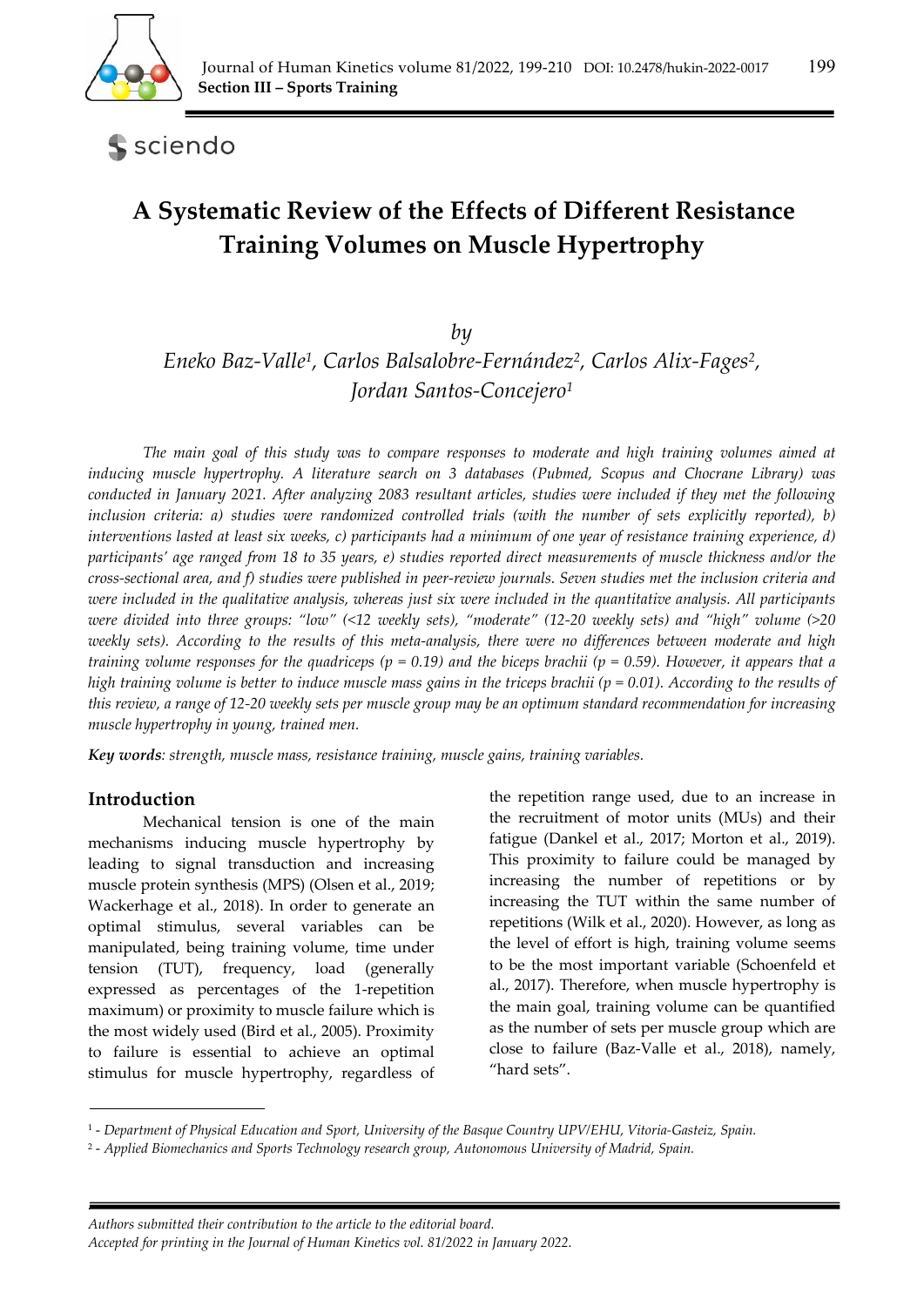From an acute physiological standpoint, there is evidence suggesting a dose-response relationship between training volume and phosphorylation of proteins related to MPS (Gerasimos Terzis et al., 2010), or directly an increase in MPS (Burd et al., 2010). Interestingly, a recent study found greater responses in ribosomal biogenesis after an intervention of moderate training volume *vs*. low training volume (Hammarström et al., 2020). Ribosomal biogenesis, understood as ribosomal capacity, has been linked to long-term muscle mass gains along with ribosomal efficiency, since they are important physiological adaptations (Figueiredo, 2019). Moreover, this dose-response relationship has also been verified in longitudinal studies as a chronic response (Schoenfeld et al., 2019a), with a systematic review and meta-analysis (Schoenfeld et al., 2017) confirming these findings, with favorable results when performing over nine weekly sets per muscle group.

 Over the last few years, training volume for muscle hypertrophy has received a lot of attention (Aube et al., 2020; Brigatto et al., 2019; Heaselgrave et al., 2019). Some studies support the dose-response hypothesis (Brigatto et al., 2019), while others propose an inverted "U" relationship between training volume and muscle mass gains (Heaselgrave et al., 2019). It is against this apparently contradictory background that this review intends to compare exclusively the response to moderate *vs*. high training volumes, in studies as homogeneous as possible, which include young trained men, and in which direct muscular hypertrophy measurements were taken. We hypothesized that the dose-response relationship would be minimal when comparing moderate and high training volumes.

## **Methods**

#### *Study design*

 A literature search of 3 databases was conducted in January, 2021. The following databases were searched: PubMed, Scopus and Cochrane Library. Databases were searched from inception up to January 2021, with no language limitation. Citations from scientific conferences were excluded.

#### **Search strategy**

 The literature search was conducted in accordance with the Preferred Reporting Items for

Systematic Reviews and Meta-analyses (PRISMA) guidelines. In each database, the title, abstract, and keywords search fields were searched. The following keywords, combined with Boolean operators (AND/OR) were used: "resistance training" AND Muscles AND hypertrophy OR "muscle thickness" AND volume. "Muscles" and "hypertrophy" were MeSH terms. No additional filters or search limitations were used. After conducting the initial search, the reference lists of articles retrieved were then screened for any additional articles which had relevance to the topic.

#### *Eligibility criteria*

 Studies were eligible for further analysis if the following inclusion criteria were met: a) studies were randomized controlled trials comparing different groups with a different number of sets explicitly reported, with the same load assignment (%1-repetition maximum or XRM) and without the use of external implements (i.e., pressure cuffs, hypoxic chamber, etc.), b) interventions lasted at least six weeks, c) participants had a minimum of one year of resistance training experience, d) participants' age ranged from 18 to 35 years, e) studies reported direct measurements of muscle thickness and/or the cross-sectional area, f) studies were published in peer-review journals.

 Two independent observers reviewed the studies and then individually decided whether inclusion was appropriate. In the event of disagreement, a third observer was consulted. A flow chart of the search strategy and study selection is shown in Figure 1.

## *Study quality*

 Oxford's level of evidence (OCEBM Levels of Evidence Working Group et al., 2011) and the Physiotherapy Evidence Database (PEDro) scale (de Morton, 2009) were used by two independent observers to assess the methodological quality of the studies included in the systematic review. Oxford's level of evidence ranges from 1a to 5, with 1a being systematic reviews of high-quality randomized controlled trials and 5 being expert opinions. The PEDro scale consists of 11 different items related to scientific rigor. Given that the assessors are rarely blinded, and that it is hard to blind participants and investigators in supervised exercise interventions, items 5–7, which are specific to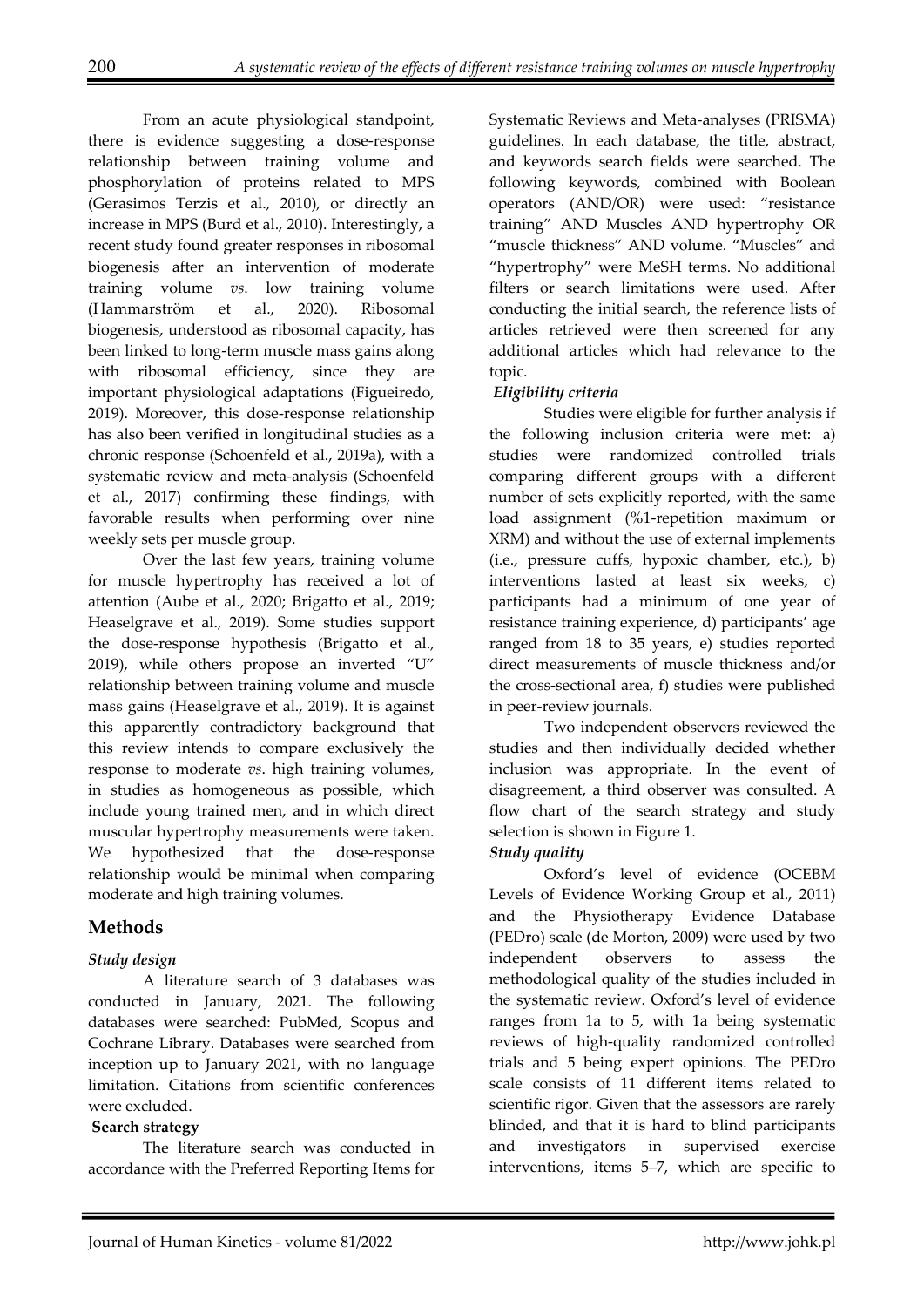blinding, were removed from the scale (Baz-Valle et al., 2018). With the removal of these items, the maximum result on the modified PEDro 8-point scale was 7 (the first item was not included in the total score) and the lowest, 0. Zero points were awarded to a study that failed to satisfy any of the included items, and 7 pointed to a study that satisfied all the included items.

#### *Included studies for qualitative and quantitative synthesis*

 In the present systematic review, seven studies met the inclusion criteria, in which low volume groups were included (<12 sets per week) descriptively in the qualitative synthesis, along with moderate (12-20 sets) and high training volume (>20 sets) groups. The main goal of this systematic review with meta-analysis was to compare moderate training volume *vs*. high training volume. Thus, six studies were included in the meta-analysis: those which included participants performing more than 12 weekly sets per muscle group, in order to compare moderate volumes (12-20 sets) *vs*. high volumes (>20 sets). Low volume groups (<12 sets) were excluded from the quantitative analysis.

#### *Statistical analysis*

Training interventions were classified as "high volume" (HV) if they included more than 20 weekly sets per muscle group, and as "moderate volume" (MV) otherwise. Groups in MV performed between 12 and 20 sets per muscle group in the included studies. Standardized mean difference (SMD) with 95% confidence intervals (CIs) between MV and HV regimens were calculated with RevMan 5.4 for macOS using the random effects model. Mean and SDs for the outcome measures were directly obtained from the original studies. The significance for an overall effect was set at  $p < 0.05$ . Heterogeneity of the analyzed studies was assessed using an I-squared test, setting the significance level at  $p < 0.01$ . The effects of each regimen (i.e., MV or HV interventions) were qualitatively assessed using the following threshold values for the SMD: 0.25, trivial; 0.25–0.50, small; 0.50–1.0, moderate; and >1.0, large. In some studies, more than one analysis was carried out because they included several groups performing HV (+20 weekly sets) (Brigatto et al., 2019), and/or performed different measurements to explore muscle changes in the case of *quadriceps femoris* (Aube et al., 2020). Three

different analysis (one per muscle group) were performed to compare the effects of MV vs. HV in the different measurements. The first analysis explored effects of MV and HV in the *quadriceps femoris* muscle (including measurements of *vastus lateralis, rectus femoris*, and anterior thigh), while the second and the third analysis explored these effects in *biceps brachii* and *triceps brachii* muscle*,*  respectively.

## **Results**

#### **Study selection**

 The search strategy yielded 2083 studies as presented in Figure 1. After removing 197 duplicates, and 1875 studies in the screening, 11 studies were determined to be potentially relevant to the topic based on the information contained in the abstract, from which only seven studies met the inclusion criteria. Excluded studies had at least one of the following characteristics: a) participants did not have enough training experience or had left their training programs long time ago and/or, b) there was only one training group, c) training sets were the same in each group, or d) the study was retracted from the journal (Figure 1). One study (Radaelli et al., 2015) did not meet the inclusion criteria because participants had insufficient specific training experience. Despite this, after analyzing the study (Radaelli et al., 2015) we realized that participants were trained in calisthenics and lifted their body weight performing 5RM in the bench press exercise, which suggested that they had a sufficient training level. Taking all data into account, all researchers agreed to include this study into the present systematic review with meta-analysis.

 Finally, a total of seven studies which comprised 19 intervention groups, were included (Table 2). In the meta-analysis a total of six studies and 14 intervention groups were included. In all studies direct measurements were taken with ultrasounds (muscle thickness) and results were divided by measurements.

#### **Level of evidence and quality of the studies**

 According to the Oxford's level of evidence, four of the included studies had an evidence level 1b (high quality randomized controlled trials). The three remaining studies had a level of evidence 2b due to the following reason: less than 85% of participants completed the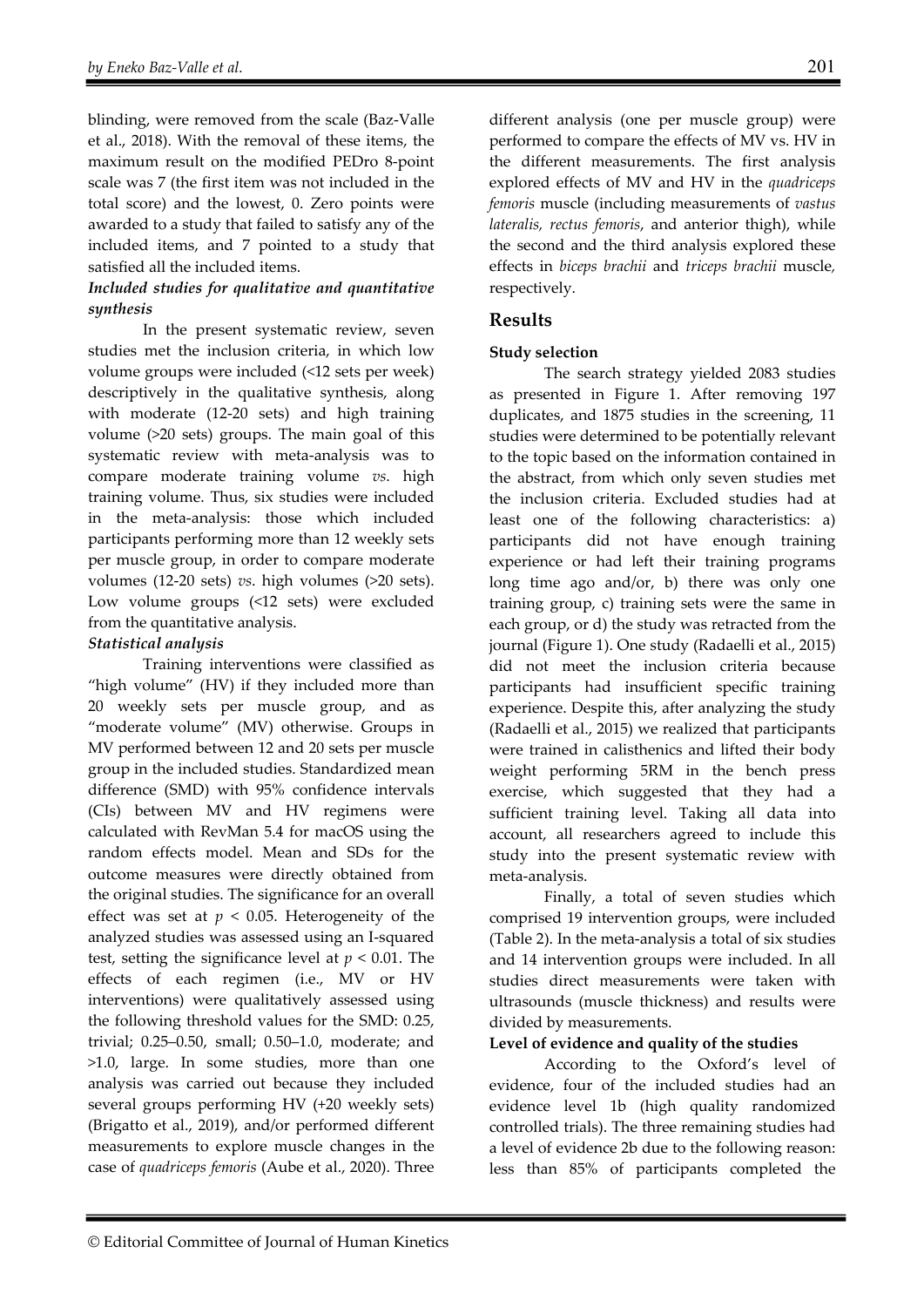protocol. Scores from the PEDro scale were on average  $4.7 \pm 1.1$ , and ranged from 3 to 6 (Table 1). *Quadriceps femoris* **qualitative analysis**

 In two out of the seven measurements (Brigatto et al., 2019; Schoenfeld et al., 2019a), significant differences between groups were observed, favoring high training volume for quadriceps hypertrophy *vs.* the low training volume group, and only in one study (Brigatto et al., 2019) significant differences between high and medium training groups were observed. In these studies, a larger effect size was observed, favoring the high training volume group. In the four remaining measurements (Amirthalingam et al., 2017; Aube et al., 2020), no significant differences were observed between groups, and the effect size did not favor any of the groups. Regarding the improvement percentage, in four out of the seven measurements (Brigatto et al., 2019; Schoenfeld et al., 2019a; Aube et al., 2020), larger gains were observed in the HV group (13.3, 9.4, 12.5 and 13.7% respectively) and, in the other three (Amirthalingam et al., 2017; Aube et al., 2020), in the MV groups (4.9, 6.9, 7.5% respectively).

 Interestingly, Scarpelli et al. (2020) reported significant differences between groups in the increase in the cross-sectional area favoring the group that performed an individualized training volume. Regarding individual responses, ten participants (62.5% of the sample) had better responses when individualizing their training, two participants had a better response when not individualizing (12.5% of the sample), and four participants had a similar response (25% of the sample).

#### *Quadriceps femoris* **quantitative analysis**

 The results classified between moderate and high volume are reported in Figure 2a. There were no significant effects for volume  $(p = 0.19)$ ; the effect size was -0.2 (CI: -0.49, 0.10), favoring high training volume.  $I2 = 0$  value represents a high degree of homogeneity.

#### *Biceps brachii* **qualitative analysis**

 In two out of five studies (Radaelli et al., 2015; Schoenfeld et al., 2019a), significant differences were observed between groups, favoring high training volume. In one of them, significant differences were observed between HV and LV (Schoenfeld et al., 2019a), and in another study significant differences were observed between HV and MV, and between HV and LV

(Radaelli et al., 2015). Among the remaining studies, a larger effect size between groups was observed in one of them, favoring the HV group (Brigatto et al., 2019); in another one, a larger effect size favoring the MV (Heaselgrave et al., 2019); and, in the last one, no significant differences were observed (Amirthalingam et al., 2017). Regarding the improvement percentage, larger gains in the HV group (17.5, 3, 6.9%) were observed in three out of five studies (Brigatto et al., 2019; Radaelli et al., 2015; Schoenfeld et al., 2019a), respectively, and in the MV group (7.2 and 8.5%) in the remaining two (Amirthalingam et al., 2017; Heaselgrave et al., 2019), respectively.

#### *Biceps brachii* **quantitative analysis**

 Results classified between moderate and high volume are reported in Figure 2b. There were no significant effects for volume  $(p = 0.59)$ . The effect size was  $-0.1$  (CI:  $-0.46$ , 0.26), favoring high training volume. The I2 = 14 value represents a high degree of homogeneity.

#### *Triceps brachii* **qualitative analysis**

 In two out of four studies (Brigatto et al., 2019; Radaelli et al., 2015), significant differences between groups were observed, favoring HV. In one of them (Brigatto et al., 2019), those differences were observed versus MV and, in another, versus both LV and MV (Radaelli et al., 2015). Among those studies in which no significant differences were observed between groups, in one of them a larger effect size was observed in HV compared to LV and MV (Schoenfeld et al., 2019a). Regarding the improvement percentage, a clear dose-response tendency in training volume and muscle mass gains was observed.

#### *Triceps brachii* **quantitative analysis**

Results classified between moderate and high volume are reported in Figure 2c. There were significant effects favoring high volume  $(p = 0.01)$ ; the effect size was -0.5 (CI: -0.88, 0.11), favoring high training volume. The  $I2 = 0$  value represents a high degree of homogeneity.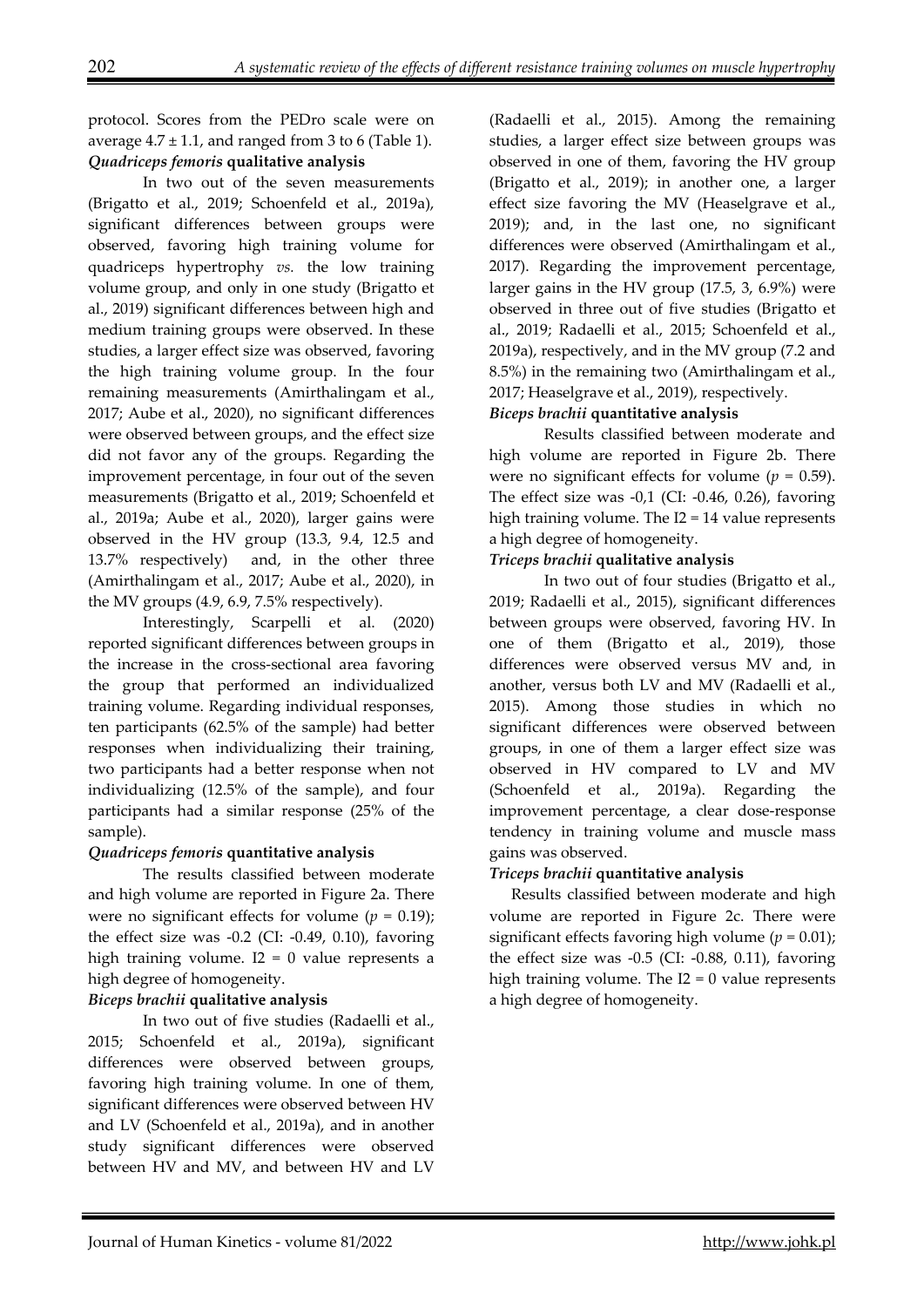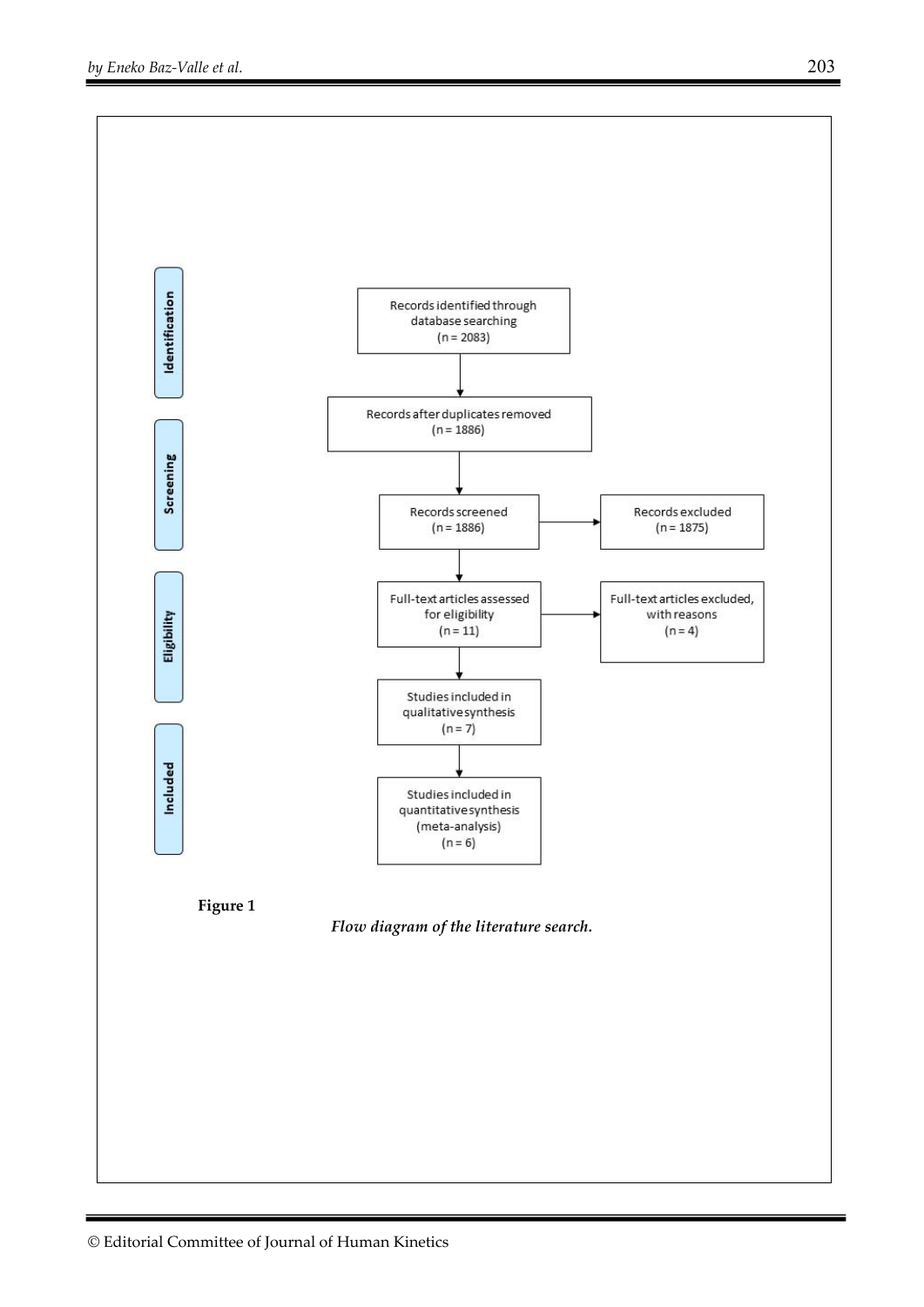| (a)                                                                                                     | <b>Moderate volume</b><br><b>High Volume</b><br><b>Std. Mean Difference</b> |                 |                    |                   |                    |                             |                 |                                    | <b>Std. Mean Difference</b> |                                   |  |  |
|---------------------------------------------------------------------------------------------------------|-----------------------------------------------------------------------------|-----------------|--------------------|-------------------|--------------------|-----------------------------|-----------------|------------------------------------|-----------------------------|-----------------------------------|--|--|
| <b>Study or Subgroup</b>                                                                                | Mean                                                                        | SD.             | <b>Total Mean</b>  |                   |                    |                             | SD Total Weight | IV, Random, 95% CI Year            |                             | IV, Random, 95% CI                |  |  |
| Amirthalingam et al. 2017                                                                               | 2.6                                                                         | 9.459           | $\mathbf{Q}$       | 1.1               | 7.517              | 10                          | 10.6%           | $0.17$ [-0.73, 1.07] 2017          |                             |                                   |  |  |
| Schoenfeld et al. 2018a                                                                                 | 3.1                                                                         | 8.416           | 15                 | 6.8               | 4.063              | 15                          | 16.2%           | $-0.54$ [ $-1.28$ , 0.19] 2018     |                             |                                   |  |  |
| Schoenfeld et al. 2018b                                                                                 | 4.6                                                                         | 7.549           | 15                 | 7.2               | 6.009              | 15                          | 16.6%           | $-0.37$ [ $-1.09$ , 0.35] 2018     |                             |                                   |  |  |
| Brigatto et al. 2019a                                                                                   | 0.7                                                                         | 4.21            | 9                  | $\overline{2}$    | 4.81               | 9                           | 10.0%           | $-0.27$ [ $-1.20$ , 0.66] 2019     |                             |                                   |  |  |
| Brigatto et al. 2019b                                                                                   | 0.7                                                                         | 4.21            | $\overline{9}$     | 3.5               | 5.1                | 9                           | 9.7%            | $-0.57$ [ $-1.52$ , 0.38] 2019     |                             |                                   |  |  |
| Aube et al. 2020a                                                                                       | 3                                                                           | 8.185           | 12                 | $\mathbf{1}$      | $\overline{7}$     | 10                          | 12.2%           | $0.25$ [-0.59, 1.09] 2020          |                             |                                   |  |  |
| Aube et al. 2020b                                                                                       | 6                                                                           | 17.088          | 12                 | 6                 | 12.767             | 10                          | 12.3%           | $0.00$ [-0.84, 0.84] 2020          |                             |                                   |  |  |
| Aube et al. 2020c                                                                                       | 3                                                                           | $\overline{9}$  | 12                 | 4                 | 6.082              | 10                          | 12.3%           | $-0.12$ [ $-0.96$ , 0.72] 2020     |                             |                                   |  |  |
| <b>Total (95% CI)</b>                                                                                   |                                                                             |                 | 93                 |                   |                    |                             | 88 100.0%       | $-0.20$ [ $-0.49, 0.10$ ]          |                             |                                   |  |  |
| Heterogeneity: Tau <sup>2</sup> = 0.00; Chi <sup>2</sup> = 3.67, df = 7 (P = 0.82); $I^2 = 0\%$         |                                                                             |                 |                    |                   |                    |                             |                 |                                    |                             |                                   |  |  |
| Test for overall effect: $Z = 1.33$ (P = 0.19)                                                          |                                                                             |                 |                    |                   |                    |                             |                 |                                    |                             | High volume Moderate volume       |  |  |
| (b)                                                                                                     |                                                                             |                 |                    |                   |                    |                             |                 |                                    |                             |                                   |  |  |
|                                                                                                         |                                                                             | Moderate volume | <b>High Volume</b> |                   |                    | <b>Std. Mean Difference</b> |                 |                                    | <b>Std. Mean Difference</b> |                                   |  |  |
| <b>Study or Subgroup</b>                                                                                | Mean                                                                        | <b>SD</b>       |                    | <b>Total Mean</b> |                    |                             | SD Total Weight | IV, Random, 95% CI Year            |                             | IV, Random, 95% CI                |  |  |
| Radaelli et al. 2015                                                                                    |                                                                             | 2.7 3.459       | 13                 |                   | 6.3 4.582          | 13                          | 17.0%           | $-0.86$ [ $-1.67$ , $-0.05$ ] 2015 |                             |                                   |  |  |
| Amirthalingam et al. 2017                                                                               |                                                                             | 2.4 5.502       | 9                  |                   | 0.3 3.553          | 10                          | 13.7%           | $0.44$ [-0.48, 1.35] 2017          |                             |                                   |  |  |
| Heaselgrave et al. 2018                                                                                 |                                                                             | 3.1 4.757       | 15                 |                   | 1.8 4.986          | 17                          | 21.7%           | $0.26$ [-0.44, 0.96] 2018          |                             |                                   |  |  |
| Schoenfeld et al. 2018a                                                                                 | 2.1                                                                         | 5.85            | 15                 |                   | 2.9 5.071          | 15                          | 20.8%           | $-0.14$ [ $-0.86$ , 0.57] 2018     |                             |                                   |  |  |
| Brigatto et al. 2019a                                                                                   | 0.2                                                                         | 3.9             | $\mathbf{9}$       | 0.5               | 4.55               | 9                           | 13.5%           | $-0.07$ [ $-0.99$ , $0.86$ ] 2019  |                             |                                   |  |  |
| Brigatto et al. 2019b                                                                                   | 0.2                                                                         | 3.9             | 9                  | 1.1               | 3.05               | 9                           | 13.4%           | $-0.24$ [ $-1.17, 0.68$ ] 2019     |                             |                                   |  |  |
| <b>Total (95% CI)</b>                                                                                   |                                                                             |                 | 70                 |                   |                    |                             | 73 100.0%       | $-0.10$ [ $-0.46$ , 0.26]          |                             |                                   |  |  |
| Heterogeneity: Tau <sup>2</sup> = 0.03; Chi <sup>2</sup> = 5.84, df = 5 (P = 0.32); $I^2 = 14\%$        |                                                                             |                 |                    |                   |                    |                             |                 |                                    |                             |                                   |  |  |
| Test for overall effect: $Z = 0.54$ (P = 0.59)                                                          |                                                                             |                 |                    |                   |                    |                             |                 |                                    |                             | -2<br>High volume Moderate volume |  |  |
| (c)                                                                                                     |                                                                             |                 |                    |                   |                    |                             |                 |                                    |                             |                                   |  |  |
|                                                                                                         | Moderate volume                                                             |                 |                    |                   | <b>High Volume</b> |                             |                 | <b>Std. Mean Difference</b>        |                             | <b>Std. Mean Difference</b>       |  |  |
| <b>Study or Subgroup</b>                                                                                | Mean                                                                        |                 | SD Total Mean      |                   |                    |                             | SD Total Weight | IV, Random, 95% CI                 | Year                        | IV, Random, 95% CI                |  |  |
| Radaelli et al. 2015                                                                                    |                                                                             | 2.3 5.631       | 13                 |                   | 8.3 3.576          | 13                          | 20.3%           | $-1.23$ [ $-2.08$ , $-0.38$ ] 2015 |                             |                                   |  |  |
| Amirthalingam et al. 2017                                                                               |                                                                             | 2.3 7.092       | 9                  |                   | 4.5 5.771          | 10                          | 17.8%           | $-0.33$ [ $-1.24$ , $0.58$ ] 2017  |                             |                                   |  |  |
| Schoenfeld et al. 2018a                                                                                 | 1.4                                                                         | 6.25            | 15                 |                   | 2.6 4.371          | 15                          | 28.5%           | $-0.22$ [ $-0.93$ , $0.50$ ] 2018  |                             |                                   |  |  |
| Brigatto et al. 2019a                                                                                   | 0.3                                                                         | 4.3             | 9                  | 1.4               | 4.51               | 9                           | 17.0%           | $-0.24$ [ $-1.17, 0.69$ ] 2019     |                             |                                   |  |  |
| Brigatto et al. 2019b                                                                                   | 0.3                                                                         | 4.3             | 9                  | 2.5               | 3.53               | 9                           | 16.4%           | $-0.53$ [ $-1.48$ , $0.41$ ] 2019  |                             |                                   |  |  |
|                                                                                                         |                                                                             |                 |                    |                   |                    |                             |                 |                                    |                             |                                   |  |  |
| <b>Total (95% CI)</b>                                                                                   |                                                                             |                 | 55                 |                   |                    |                             | 56 100.0%       | $-0.50$ [ $-0.88$ , $-0.11$ ]      |                             |                                   |  |  |
| Heterogeneity: Tau <sup>2</sup> = 0.00; Chi <sup>2</sup> = 3.89, df = 4 (P = 0.42); l <sup>2</sup> = 0% |                                                                             |                 |                    |                   |                    |                             |                 |                                    |                             |                                   |  |  |
| Test for overall effect: $Z = 2.55$ (P = 0.01)                                                          |                                                                             |                 |                    |                   |                    |                             |                 |                                    |                             | High volume Moderate volume       |  |  |

#### **Figure 2**

*Forest plot of the comparison between MV and HV for quadriceps femoris measurements (a). Schoenfeld et al. (2019a) – measurements of rectus femoris for MV and HV groups. Schoenfeld et al. (2019b) – measurements of vastus lateralis for MV and HV groups. Brigatto et al. (2019a) – comparison between the MV group and HV1 group vastus lateralis measurements. Brigatto et al. (2019b) – comparison between the MV group and HV2 group vastus lateralis measurements. Aube et al. (2020a) – represents anterior thigh medial muscle thickness measurements. Aube et al. (2020b) – represents anterior thigh distal muscle thickness measurements. Aube et al. (2020c) – represents the sum of both anterior thigh muscle thickness measurements (medial and distal). Forest plot of the comparison between MV and HV for biceps brachii measurements (b). Brigatto et al. (2019a) – comparison between the MV group and HV1 group biceps brachii measurements. Brigatto et al. (2019b) – comparison between the MV group and HV2 group biceps brachii measurements. Forest plot of the comparison between MV and HV for triceps brachii measurements (c). Brigatto et al. (2019a) – comparison between the MV group and HV1 group triceps brachii measurements. Brigatto et al. (2019b) – comparison between the MV group and HV2 group triceps brachii measurements.*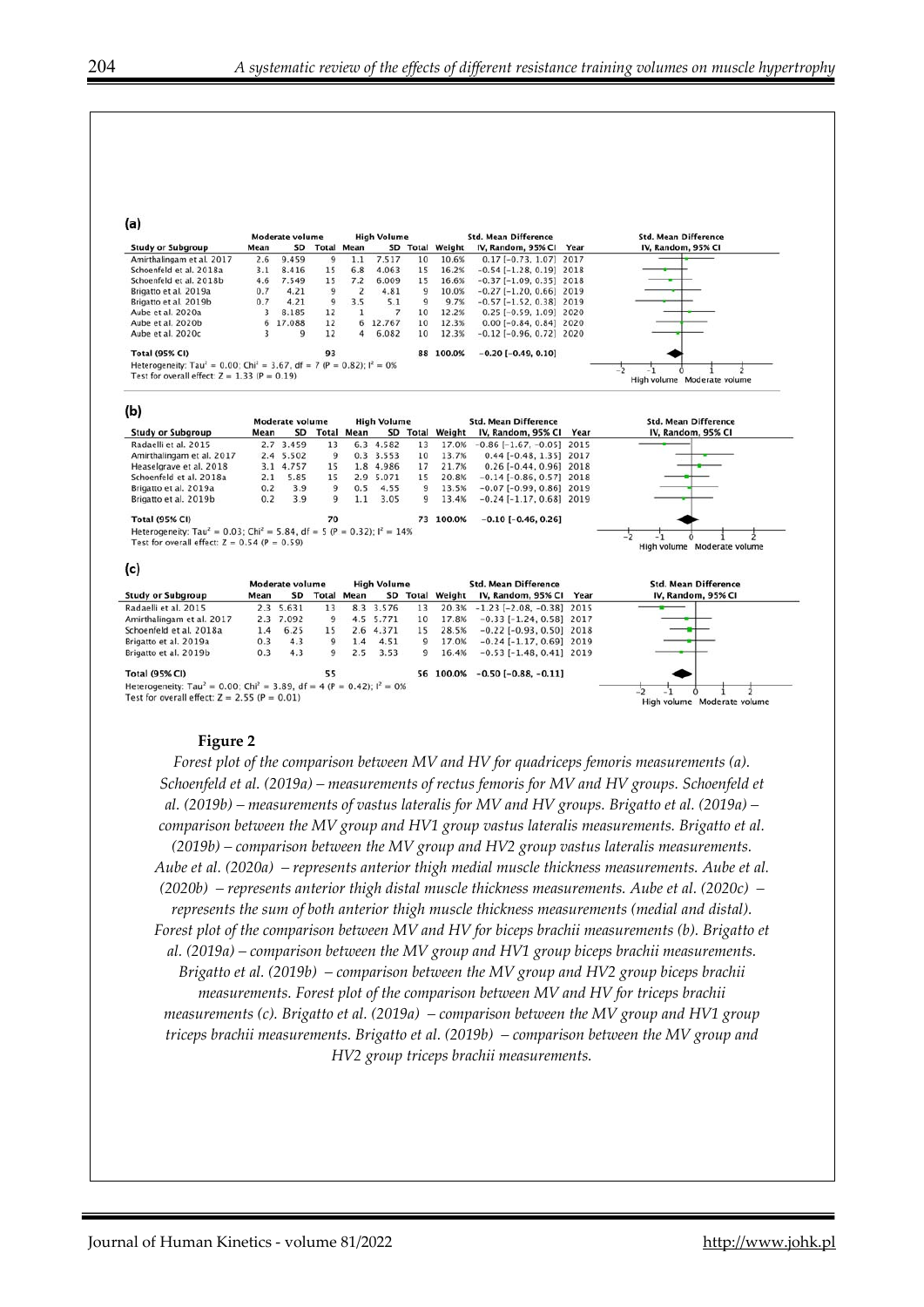|                             |     |  | 4 | 5  | 6        | 8 | <b>TOTAL</b> | <b>Evidence level</b> |
|-----------------------------|-----|--|---|----|----------|---|--------------|-----------------------|
| Amirthalingam et al. (2017) | Yes |  |   |    |          |   | 6            | 1b                    |
| Aube et al. (2020)          | Yes |  |   |    | $\theta$ |   | 4            | 2b                    |
| Brigatto et al. (2019)      | Yes |  |   |    |          |   | 5            | 1b                    |
| Heaselgrave et al. (2019)   | Yes |  |   |    |          |   | 5            | 1b                    |
| Radaelli et al. (2015)      | Yes |  |   |    |          |   | 6            | 1b                    |
| Scarpelli et al. (2020)     | Yes |  |   | -0 | $\cup$   |   | 4            | 2b                    |
| Schoenfeld et al. (2019)    | Yes |  |   |    |          |   | 3            | 2b                    |
| Total                       |     |  |   |    |          |   | 4.714        |                       |

*Physiotherapy Evidence Database (PEDro) ratings and Oxford evidence levels of the included studies*

*Items in the PEDro scale: 1 = eligibility criteria were specified; 2 = subjects were randomly allocated to groups; 3 = allocation was concealed; 4 = the groups were similar at baseline regarding the most important prognostic indicators; 5 = measures of 1 key outcome were obtained from 85% of subjects initially allocated to groups; 6 = all subjects for whom outcome measures were available received the treatment or control condition as allocated or, where this was not the case, data for at least 1 key outcome were analyzed by "intention to treat"; 7 = the results of between-group statistical comparisons are reported for at least 1 key outcome; 8 = the study provides both point measures and measures of variability for at least 1 key outcome.* 

#### **Table 2**

**Table 1** 

*Characteristics of the studies, participants and training programs. Abbreviations: LV (low volume); MV (medium volume); HV (high volume); CG (control group); Ind (Individual); N. S (No significant differences between groups); Quad (quadriceps).* 

| Study            | Participants        | Training<br>experience | <b>Ouad sets</b> | <b>Biceps/Triceps</b><br>sets | Training<br>intervention | Training<br>frequency | Outcomes        |
|------------------|---------------------|------------------------|------------------|-------------------------------|--------------------------|-----------------------|-----------------|
| Amirthalingam    | 19 young            | At least 1             | MV: 14           | MV: 18                        | 6 weeks                  | 2 upper               | N.S             |
| et al. (2017)    | trained<br>subjects | year                   | HV: 24           | HV: 28                        |                          | 1 lower               |                 |
| Aube et al.      | 35 young            | At least 3             | LV: 12           |                               | 8 weeks                  | $\overline{2}$        | N.S             |
| (2020)           | trained             | years                  | MV: 18           |                               |                          |                       |                 |
|                  | subjects            |                        | HV: 24 sets      |                               |                          |                       |                 |
| Brigatto et al.  | 27 young            | Average 3              | MV: 16 Sets      | <b>MV: 16 Sets</b>            | 8 weeks                  | $\overline{2}$        | Quad and        |
| (2019)           | trained             | years                  | HV1:24           | <b>HV1: 24 sets</b>           |                          |                       | triceps:        |
|                  | subjects            |                        | sets             | HV2: 32 sets                  |                          |                       | HV2>HV1         |
|                  |                     |                        | HV2: 32          |                               |                          |                       | HV2>LV          |
|                  |                     |                        | sets             |                               |                          |                       | Biceps:         |
|                  |                     |                        |                  |                               |                          |                       | N.S             |
| Heaselgrave et   | 51 young            | At least 1             |                  | LV: 9 Sets                    | 6 weeks                  | LV:1                  | N.S             |
| al. (2019)       | trained             | year                   |                  | MV: 18 sets                   |                          | MV: 2                 |                 |
|                  | subjects            |                        |                  | <b>HV: 27 sets</b>            |                          | HV:2                  |                 |
| Radaelli et al.  | 48 young            | Military,              |                  | CG                            | 24 weeks                 | 3                     | HV>MV           |
| (2015)           | trained             | calisthenics           |                  | LV: 6 Sets                    |                          |                       | HV>LV           |
|                  | subjects            | experience             |                  | MV: 18 sets                   |                          |                       | HV>CG           |
|                  |                     |                        |                  | HV: 30 sets                   |                          |                       |                 |
| Scarpelli et al. | 16 young            | $5.1 + -4.1$           | Fixed            |                               | 8 weeks                  | $\overline{2}$        | Ind             |
| (2020)           | trained             | years                  | group: 20        |                               |                          |                       | Fixed           |
|                  | subjects            |                        | Ind group:       |                               |                          |                       |                 |
|                  |                     |                        | pre              |                               |                          |                       |                 |
|                  |                     |                        | intervention     |                               |                          |                       |                 |
|                  |                     |                        | volume x         |                               |                          |                       |                 |
|                  |                     |                        | 1.2              |                               |                          |                       |                 |
| Schoenfeld et    | 45 young            | $4.4 + -3.9$           | LV: 9 Sets       | LV: 6 Sets                    | 8 weeks                  | 3                     | Quad and        |
| al. (2019)       | trained             | years                  | MV: 18 sets      | MV: 12 sets                   |                          |                       | biceps:         |
|                  | males               |                        | $HV:45$ sets     | HV: 30 sets                   |                          |                       | HV>LV.          |
|                  |                     |                        |                  |                               |                          |                       | Triceps:<br>N.S |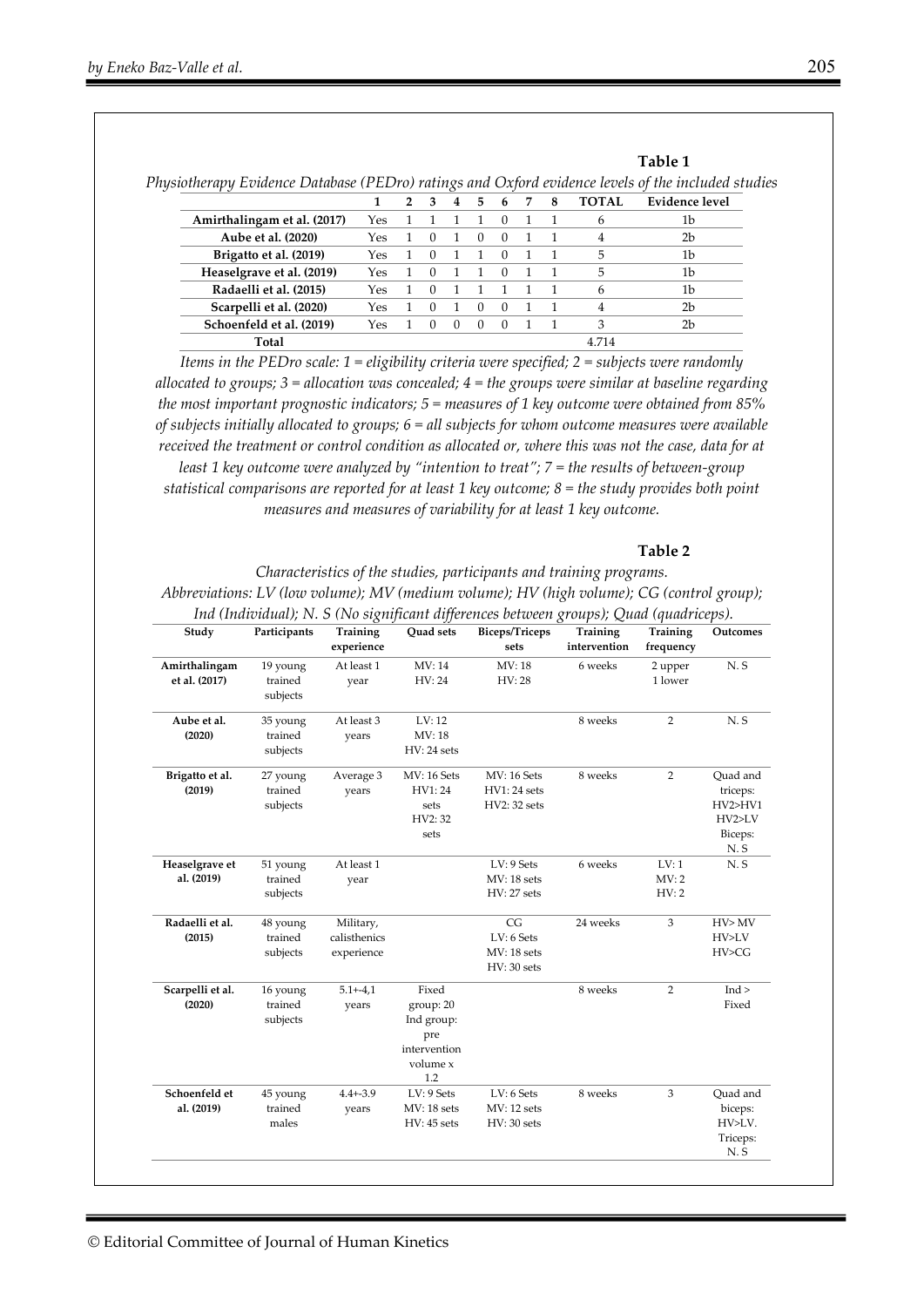## **Discussion**

The main aim of this systematic review with meta-analysis was to analyze the doseresponse relationship between training volume and muscle mass gains under moderate and highvolume conditions. After analyzing seven relevant studies, we found that, although a favorable trend towards high training volume exists (+20 sets per week per muscle group), there were no differences between moderate and high training volume responses for quadriceps femoris and biceps brachii hypertrophy. However, it appears that a high training volume is better to induce muscle mass gains in the triceps brachii.

 Previous research, including Krieger (2010) and Schoenfeld et al. (2017), found a doseresponse relationship between training volume and muscle hypertrophy. The main difference between those studies and the present one lies in the comparison of the training volume. Schoenfeld et al. (2017) found that a volume over nine sets per week had a larger effect on muscle mass gains. Krieger (2010) compared the number of sets per exercise with its effects on hypertrophy. In the present systematic review with meta-analysis, we made a comparison between 12-20 weekly sets (MV) and over 20 weekly sets (HV) to verify whether this doseresponse relationship exists. In addition, these two aforementioned reviews included studies with a highly heterogeneous sample, whereas the present review was based on more restrictive inclusion criteria in order to have a more homogeneous sample.

 The quadriceps femoris responses to training volume varied significantly. There were improvements of 12.5 and 13.7% on average after 8 weeks of high volume training (i.e. 45 quadriceps-direct weekly sets) (Schoenfeld et al., 2019a), and between 1.6 and 13.3%, when completing 24 weekly sets (moderate volume) under the same conditions (Aube et al., 2020). These differences may be due to the participants' ability and/or training frequency per muscle group. In the study by Schoenfeld et al. (2019a), participants trained with a weekly training frequency of three per muscle group, whereas in the study by Aube et al. (2020), the weekly training frequency was two per muscle group. This suggests that high training volumes could be distributed more optimally when using a higher

training frequency, leading to greater muscle hypertrophy.

 In contrast, in the study by Brigatto et al. (2019) which had a frequency of 2, the HV2 group (32 weekly sets) reported improvements of 9.4% on average, compared to 5.6% and 1.9% for HV1 and MV groups, respectively. Another relevant variable to consider is the previous training volume of the participants. As suggested by Scarpelli et al. (2020), training volume individualization is a key factor for muscle hypertrophy. In the study of Brigatto et al. (2019), the HV2 group first performed  $19 \pm 7$  sets of exercises focused on quadriceps per week, and then they increased the volume to 32 weekly sets. Instead, the MV group jumped from  $21 \pm 13$ weekly sets to 15. In the first case, the high training volume group increased 1.7 times their weekly volume, whereas the low training volume group had 0.7, which could suggest a larger response in the HV2 group due to that training volume increase compared to the decrease which the MV group experienced. Interestingly, Aube et al. (2020) found no significant differences between groups regardless of the increase or decrease in their previous training volume.

 Quantifying training volume for muscles which are involved in multi-joint exercises such as the biceps brachii or the triceps brachii can be especially difficult. However, following the proposal of Schoenfeld et al. (2019b), all single and multi-joint sets have been quantified. In the study of Schoenfeld et al. (2019a) no direct biceps brachii work was performed, in contrast with the rest of the studies. Radaelli et al. (2015) reported the largest differences in terms of the muscle thickness increase in the biceps brachii, being 1.9, 7.6 and 17.5% for the LV, MV and HV groups, respectively, with statistically significant differences. In this case, the total training volume was divided into 3 sessions, and the study duration was the longest of all the considered studies (24 weeks). This tendency of increasing training frequency along with the volume was also used by Heaselgrave et al. (2019), who reported larger gains in the MV compared to the LV group (8.5% and 3.8% respectively), and larger gains in the MV compared to the HV group (8.5% and 4.6%, respectively). An increase in the training frequency together with training volume in the HV could have been beneficial, according to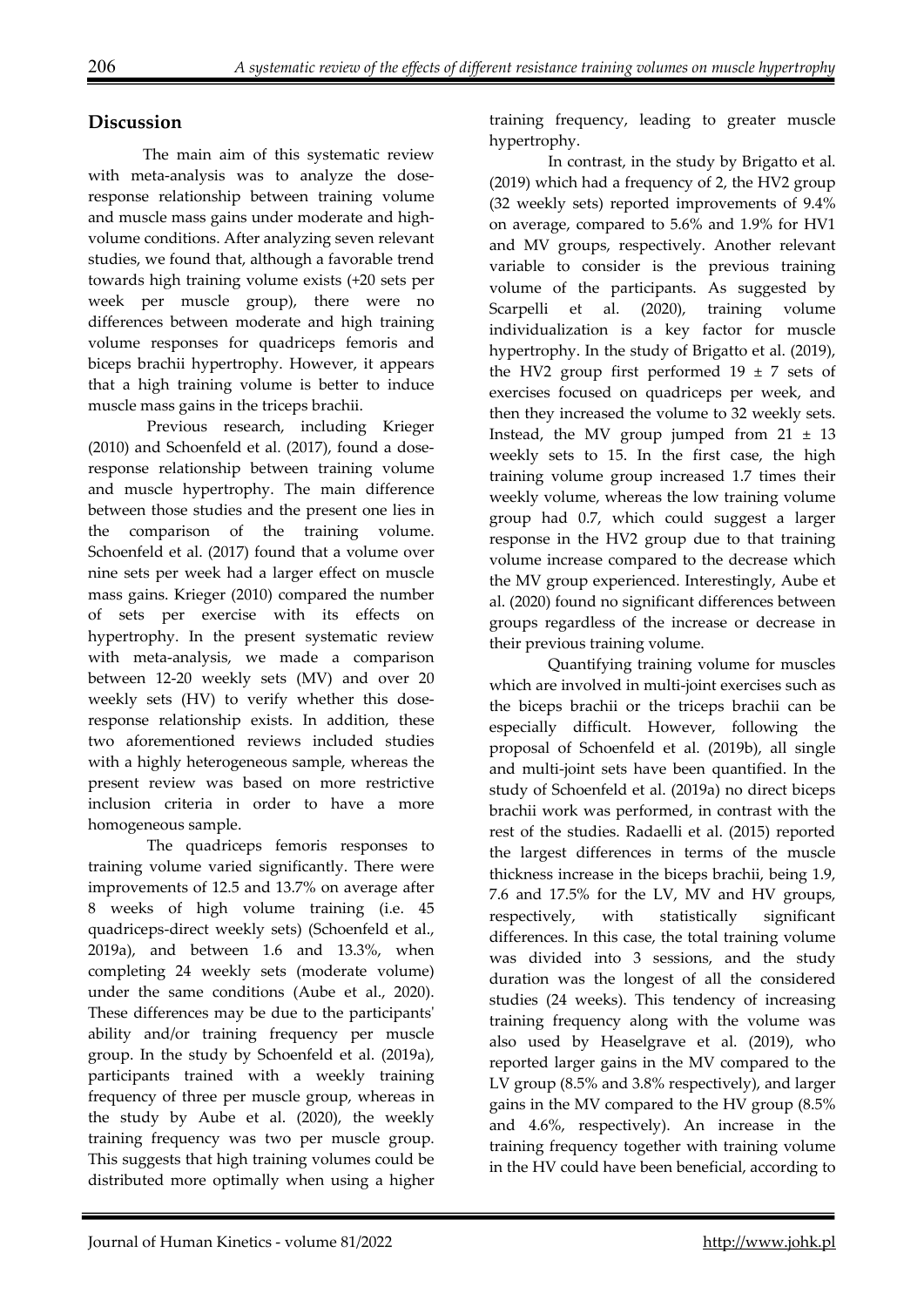Schoenfeld et al. (2019a). Amirthalingam et al. (2017), who used a frequency of 2, found that the MV group was favored when compared to the HV groups (7.2% vs.0.8%, respectively).

 The only muscle group in which a clear dose-response relationship was observed is the triceps brachii, showing larger gains in the HV group for the four studies which analyzed this muscle. As such, three out of the four studies which included this measurement (Brigatto et al., 2019; Radaelli et al., 2015; Schoenfeld et al., 2019a) reported a favorable tendency to high training volume in most measurements, and probably the lack of measurements in the triceps brachii in the rest of the studies could be one of the reasons explaining these results. Just like with the biceps brachii, when all the training volume is counted, the direct training volume of the triceps brachii is less. However, as suggested by recent studies, such as Brandão et al. (2020), the growth of the triceps brachii is not uniform, and multi-joint exercises can affect more the lateral head, and single-joint exercises the long head. This suggests that a combination of these is important for triceps brachii hypertrophy and that, depending on where the measurements are taken (in the triceps brachii), results may vary due to regional hypertrophy (Zabaleta-Korta et al., 2020).

 Another reason to explain why greater results in HV are observed in the triceps brachii, as suggested by Brandão et al. (2020), is that the triceps brachii acts as a synergist and not as an agonist in many of the multi-joint exercises. Therefore, it may be necessary to build up a larger training volume with multi-joint exercises in order to achieve the same results. Interestingly, although there is lack of direct evidence regarding resistance training volume and fiber-type hypertrophy, and even acknowledging that different rep ranges do not necessarily affect hypertrophy in different fiber types (Schoenfeld et al., 2020), previous research suggests that type I muscle fibers tolerate higher amounts of training volume (Lievens et al., 2020). This contrasts with the results of the present meta-analysis, as the triceps brachii, which contains a higher proportion of type II fibers (Johnson et al., 1973; Terzis et al., 2003) should have responded worse to higher training volumes.

Lastly, we have to acknowledge that increasing the number of sets is not the only way

of increasing the training volume, as advanced resistance training techniques such as drop sets, cluster sets and others could be very useful when aiming at muscle hypertrophy (Krzysztofik et al., 2019). These types of techniques, together with the management of repetition tempos, may increase the effective TUT (Maszczyk et al., 2020; Wilk et al., 2019) and thus, the acute increase in physiological responses (Wilk et al., 2018) may ultimately lead to further hypertrophy

adaptations (Wilk et al., 2020). The following review faced several limitations: 1) The number of included studies is small. 2) There was no standardization between moderate and high volume in the studies included, which makes a direct comparison between them more difficult. Therefore, it was difficult to compare the medium- and highvolume protocols with those of the low volume due to the lack of groups performing training volumes of less than 10 weekly sets per muscle group. 3) Quadriceps femoris measurements were not consistent across the studies. Measurements of the frontal thigh, vastus lateralis and rectus femoris have been taken, as well as measurements from different areas (distal, proximal and total), and all have been used in the comparison. 4) The calorie intake and supplementation by the participants was not reported in most of the studies analyzed, being an important point in muscle hypertrophy

#### **Conclusions**

Training volume recommendations are based on studies comparing different schemes of training volumes when performing sets at maximum effort (i.e., muscular failure), with the exception of the study by Aube et al. (2020), in which each set was performed with 2 repetitions in reserve and the last one to muscle failure. Therefore, it seems that the optimum training volume range for quadriceps and biceps brachii hypertrophy lays somewhere between 12-20 weekly sets when training each muscle group twice per week, without additional benefits of increasing training volume. Increasing the training frequency of these muscle groups could allow for more training volume to be successfully performed.

 On the other hand, training volumes higher than 20 weekly sets seem to be more effective for triceps brachii muscle gains. We have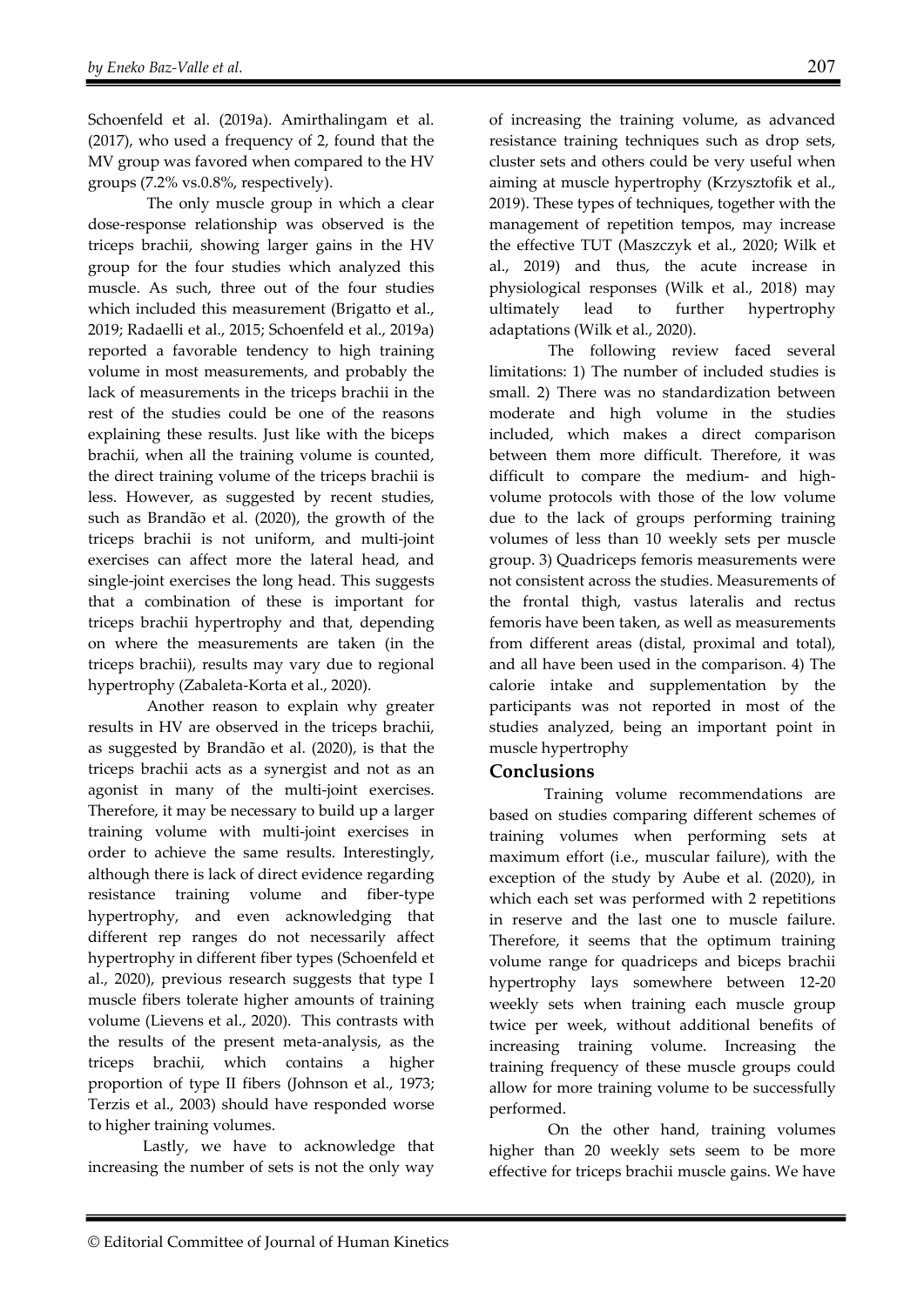to note that volume from multi-joint exercises also counted for the triceps brachii training volume, thus 12-20 weekly sets of direct triceps brachii work may be optimum. In line with the suggestions for the biceps brachii and the quadriceps, increasing the training frequency would allow for a greater amount of triceps

brachii training volume. According to the results of this review, a range of 12-20 weekly sets per muscle group may be an optimum standard recommendation for increasing muscle hypertrophy in young, trained men.

## **References**

- Amirthalingam, T., Mavros, Y., Wilson, G. C., Clarke, J. L., Mitchell, L., & Hackett, D. A. (2017) Effects of a Modified German Volume Training Program on Muscular Hypertrophy and Strength. *Journal of Strength and Conditioning Research*, *31*(11), 3109–3119.
- Aube, D., Wadhi, T., Rauch, J., Anand, A., Barakat, C., Pearson, J., Bradshaw, J., Zazzo, S., Ugrinowitsch, C., & De Souza, E. O. (2020). Progressive Resistance Training Volume: Effects on Muscle Thickness, Mass, and Strength Adaptations in Resistance-Trained Individuals. *Journal of Strength and Conditioning Research*, Ahead of print.
- Baz-Valle, E., Fontes-Villalba, M., & Santos-Concejero, J. (2018) Total Number of Sets as a Training Volume Quantification Method for Muscle Hypertrophy. *Journal of Strength and Conditioning Research*, *35*(3), 870-878.
- Bird, S. P., Tarpenning, K. M., & Marino, F. E. (2005). Designing resistance training programmes to enhance muscular fitness: A review of the acute programme variables. *Sports Medicine*, *35*(10), 841–851.
- Brandão, L., de Salles Painelli, V., Lasevicius, T., Silva-Batista, C., Brendon, H., Schoenfeld, B.J., Aihara, A.Y., Cardoso, F.N., de Almeida Peres, B., & Teixeira, E.L. (2020). Varying the Order of Combinations of Single- and Multi-Joint Exercises Differentially Affects Resistance Training Adaptations. *Journal of Strength and Conditioning Research*, *34*(5), 1254-1263.
- Brigatto, F. A., Lima, L. E., de M, Germano, M. D., Aoki, M. S., Braz, T. V., & Lopes, C. R. (2019). High Resistance-Training Volume Enhances Muscle Thickness in Resistance-Trained Men. *Journal of Strength and Conditioning Research*, *36*(1), 22-30.
- Burd, N. A., Holwerda, A. M., Selby, K. C., West, D. W. D., Staples, A. W., Cain, N. E., Cashaback, J. G. A., Potvin, J. R., Baker, S. K., & Phillips, S. M. (2010). Resistance exercise volume affects myofibrillar protein synthesis and anabolic signalling molecule phosphorylation in young men. *The Journal of Physiology*, *588*(16), 3119–3130.
- Dankel, S. J., Mattocks, K. T., Jessee, M. B., Buckner, S. L., Mouser, J. G., &. Loenneke, J. P. (2017). Do metabolites that are produced during resistance exercise enhance muscle hypertrophy?. *European Journal of Applied Physiology*, (0123456789), 1–11.
- de Morton, N. A. (2009). The PEDro scale is a valid measure of the methodological quality of clinical trials: a demographic study. *Australian Journal of Physiotherapy*, *55*(2), 129–133.
- Figueiredo, V. C. (2019). Revisiting the roles of protein synthesis during skeletal muscle hypertrophy induced by exercise. *American Journal of Physiology-regulatory Integrative and Comparative Physioogyl*, 2, *317*(5)(859), R709-R718.
- Hammarström, D., Øfsteng, S., Koll, L., Hanestadhaugen, M., Hollan, I., Apró, W., Whist, J. E., Blomstrand, E., Rønnestad, B. R., & Ellefsen, S. (2020). Benefits of higher resistance-training volume are related to ribosome biogenesis. *The Journal of Physiology*, *598*(3), 543–565.
- Heaselgrave, S. R., Blacker, J., Smeuninx, B., McKendry, J., & Breen, L. (2019). Dose-response relationship of weekly resistance-training volume and frequency on muscular adaptations in trained men. *International Journal of Sports Physiology and Perform*ance, *14*(3), 360–368.
- Johnson, M. A., Polgar, J., Weightman, D., & Appleton, D. (1973). Data on the distribution of fibre types in thirty-six human muscles. An autopsy study. *Journal of Neurological Sci*ences, 18(1), 111–129.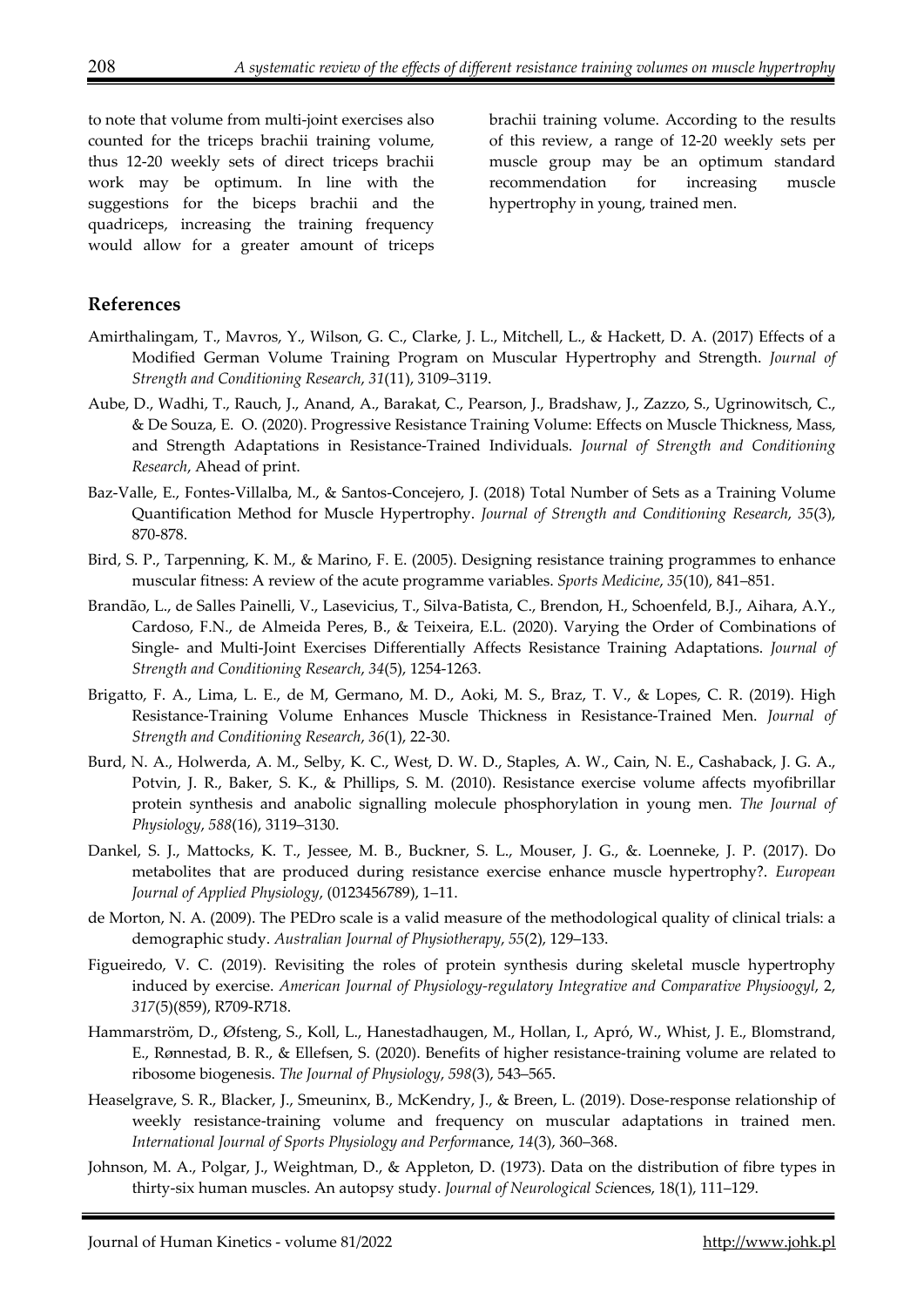- Krieger, J. W. (2010). Single vs. multiple sets of resistance exercise for muscle hypertrophy: a meta-analysis. *Journal of Strength and Conditioning Research, 24*(4), 1150–9.
- Krzysztofik, M., Wilk, M., Wojdała, G., & Gołaś, A. (2019). Maximizing muscle hypertrophy: A systematic review of advanced resistance training techniques and methods. *International Journal Enviromental Research and Public Health*, *16*(24), 4897.
- Lievens, E., Klass, M., Bex, T., & Derave, W. (2020). Muscle fiber typology substantially influences time to recover from highintensity exercise. *Journal of Applied Physiology*, *128*(3), 648–659.
- Maszczyk, A., Wilk, M., Krzysztofik, M., Gepfert, M., Zając, A., Petr, M., & Stastny, P. (2020). The effects of resistance training experience on movement characteristics in the bench press exercise. *Biolohy of Sport*, *37*(1), 79–83.
- Morton, R. W., Sonne, M. W., Farias Zuniga, A., Mohammad, I. Y. Z., Jones, A., McGlory, C., Keir, P. J., Potvin, J. R., & Phillips, S. M. (2019). Muscle fibre activation is unaffected by load and repetition duration when resistance exercise is performed to task failure. *The Journal of Physiology*, *597*(17), 4601– 4613.
- OCEBM Levels of Evidence Working Group, Durieux, N., Pasleau, F., & Howick, J. (2011). The Oxford 2011 Levels of Evidence. *Group*, 2011, 1(version), 5653.
- Olsen, L. A., Nicoll, J. X., & Fry, A. C. (2019). The skeletal muscle fiber: a mechanically sensitive cell Mechanotransduction: a brief history. *European Journal of Applied Physiology*, *0*(3), 0.
- Radaelli, R., Fleck, S. J., Leite, T., Leite, R. D., Pinto, R. S., Fernandes, L., & Simão, R. (2015). Dose-response of 1, 3, and 5 sets of resistance exercise on strength, local muscular endurance, and hypertrophy. *Journal of Strength and Conditioning Research*, *29*(5), 1349–58.
- Scarpelli, M. C., Nóbrega, S. R., Santanielo, N., Alvarez, I. F., Otoboni, G. B., Ugrinowitsch, C., & Libardi, C. A. (2020). Muscle Hypertrophy Response Is Affected by Previous Resistance Training Volume in Trained Individuals. *Journal of Strength and Conditioning Research*, Feb 27, Ahead o print.
- Schoenfeld, B. J., Contreras, B., Krieger, J., Grgic, J., Delcastillo, K., Belliard, R., & Alto, A. (2019a). Resistance Training Volume Enhances Muscle Hypertrophy. *Medicine & Science in Sport & Exercise, 51*(1):94-103.
- Schoenfeld, B. J., Grgic, J., Haun, C., Itagaki, T., & Helms, E. R. (2019b). Calculating Set-Volume for the Limb Muscles with the Performance of Multi-Joint Exercises: Implications for Resistance Training Prescription. *Sports (Basel, Switzerland)*, *7*(7), 177.
- Schoenfeld, B. J., Ogborn, D., & Krieger, J. W. (2017). Dose-response relationship between weekly resistance training volume and increases in muscle mass: A systematic review and meta-analysis. *Journal of Sports Sci*ence, *35*(11), 1073–1082.
- Schoenfeld, B. J., Vigotsky, A. D., Grgic, J., Haun, C., Contreras, B., Delcastillo, K., Francis, A., Cote, G., & Alto, A. (2020). Do the anatomical and physiological properties of a muscle determine its adaptive response to different loading protocols?. *Physiological Reports*, *8*(9), e14427.
- Terzis, G., Georgiadis, G., Vassiliadou, E., & Manta, P. (2003). Relationship between shot put performance and triceps brachii fiber type composition and power production. *European Journal of Appiedl Physiology*, *90*(1–2), 10–15.
- Terzis, G., Spengos, K., Mascher, H., Georgiadis, G., Manta, P., & Blomstrand, E. (2010). The degree of p70S6k and S6 phosphorylation in human skeletal muscle in response to resistance exercise depends on the training volume. *European Journal of Applied Physiology*, *110*(4), 835–843.
- Wackerhage, H., Schoenfeld, B.J., Hamilton, D.L., Lehti, M., & Hulmi, J.J. (2019). Stimuli and sensors that initiate skeletal muscle hypertrophy following resistance exercise. *Journal of Applied Physiology, 126*(1), 30-43.
- Wilk, M., Gepfert, M., Krzysztofik, M., Golas, A., Mostowik, A., Maszczyk, A., & Zajac, A. (2019). The influence of grip width on training volume during the bench press with different movement tempos. *Journal of Human Kinetic*s, *68*(1), 49–57.